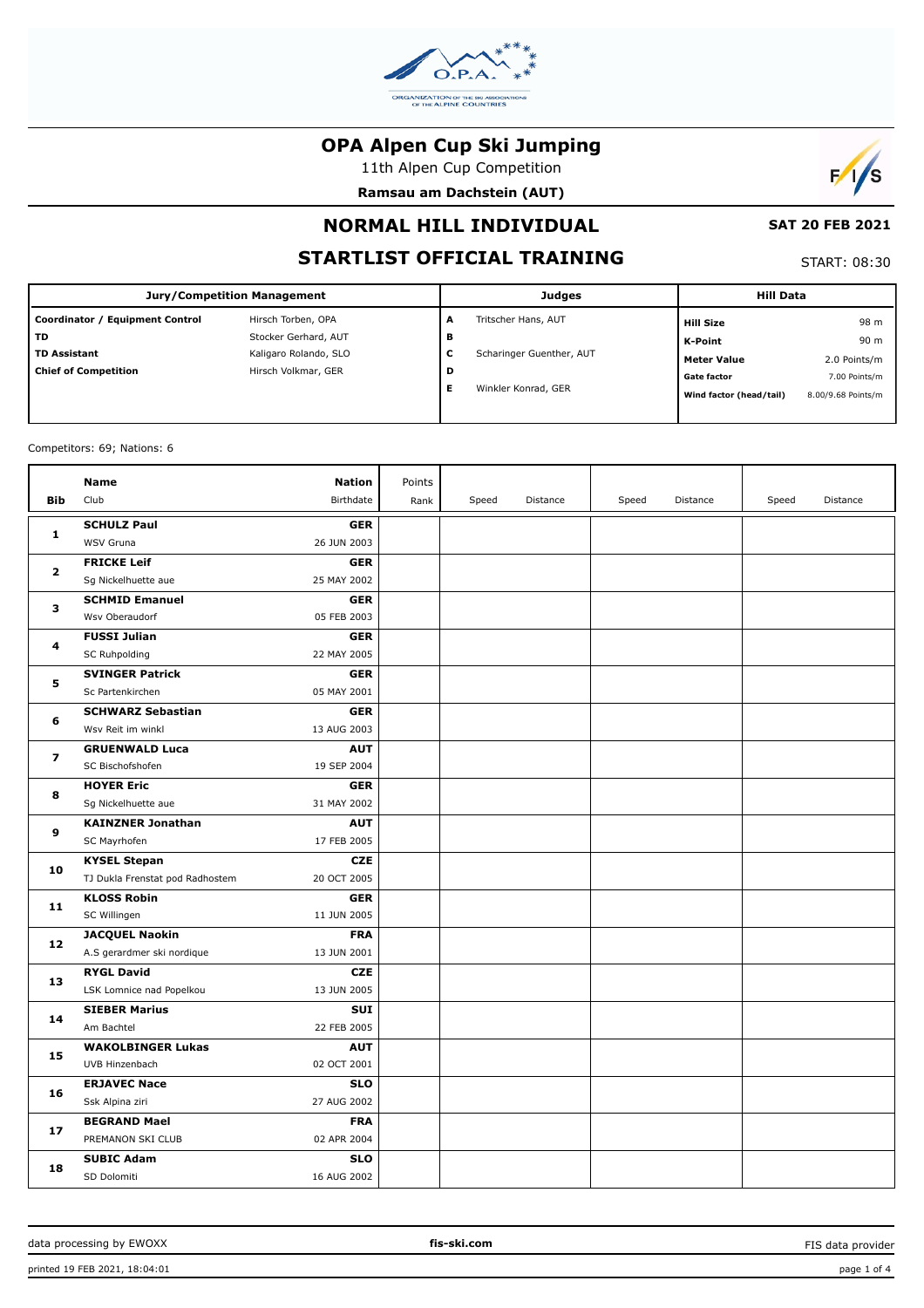

11th Alpen Cup Competition

**Ramsau am Dachstein (AUT)**



## **NORMAL HILL INDIVIDUAL**

#### **SAT 20 FEB 2021**

**STARTLIST OFFICIAL TRAINING**

|     | Name                                               | <b>Nation</b>             | Points |       |          |       |          |       |          |
|-----|----------------------------------------------------|---------------------------|--------|-------|----------|-------|----------|-------|----------|
| Bib | Club                                               | Birthdate                 | Rank   | Speed | Distance | Speed | Distance | Speed | Distance |
|     | <b>KOENIG Tobias</b>                               | <b>GER</b>                |        |       |          |       |          |       |          |
| 19  | Sc Oberstdorf                                      | 31 DEC 2001               |        |       |          |       |          |       |          |
| 20  | <b>ERNST Elia</b>                                  | <b>AUT</b>                |        |       |          |       |          |       |          |
|     | SC Fieberbrunn                                     | 29 MAR 2004               |        |       |          |       |          |       |          |
| 21  | <b>SCHMIDT Fabian</b>                              | <b>GER</b>                |        |       |          |       |          |       |          |
|     | Sg Nickelhuette aue                                | 21 MAR 2001               |        |       |          |       |          |       |          |
| 22  | <b>HETTICH Tim</b>                                 | <b>GER</b>                |        |       |          |       |          |       |          |
|     | Ski Team schonach rohrhardsberg                    | 03 MAY 2002               |        |       |          |       |          |       |          |
| 23  | <b>TRITSCHER David</b>                             | <b>AUT</b>                |        |       |          |       |          |       |          |
|     | Wsv Ramsau                                         | 30 AUG 2003               |        |       |          |       |          |       |          |
| 24  | <b>TRUNZ Felix</b>                                 | SUI                       |        |       |          |       |          |       |          |
|     | Am Bachtel                                         | 20 APR 2006               |        |       |          |       |          |       |          |
| 25  | <b>HEUMANN Lucas</b>                               | <b>GER</b>                |        |       |          |       |          |       |          |
|     | Wsv Oberaudorf                                     | 13 OCT 2004               |        |       |          |       |          |       |          |
| 26  | <b>GAY Julien</b>                                  | <b>FRA</b>                |        |       |          |       |          |       |          |
|     | Sc Nanceen                                         | 29 APR 2004               |        |       |          |       |          |       |          |
| 27  | <b>REPELLIN Ari</b>                                | <b>FRA</b>                |        |       |          |       |          |       |          |
|     | Chamonix                                           | 18 MAR 2004               |        |       |          |       |          |       |          |
| 28  | <b>STURM Micha</b>                                 | SUI                       |        |       |          |       |          |       |          |
|     | Ulisbach                                           | 11 FEB 2004               |        |       |          |       |          |       |          |
| 29  | <b>IMHOF Remo</b>                                  | SUI                       |        |       |          |       |          |       |          |
|     | Einsiedeln                                         | 19 NOV 2003               |        |       |          |       |          |       |          |
| 30  | <b>MILESI Enzo</b>                                 | <b>FRA</b>                |        |       |          |       |          |       |          |
|     | S.C nanceen                                        | 08 MAR 2003               |        |       |          |       |          |       |          |
| 31  | <b>AIGNER Xaver</b><br>Kitzbueheler Ski Club - KSC | <b>AUT</b><br>06 APR 2002 |        |       |          |       |          |       |          |
|     | <b>PERME Lovro</b>                                 | <b>SLO</b>                |        |       |          |       |          |       |          |
| 32  | SD DOLOMITI                                        | 08 MAY 2004               |        |       |          |       |          |       |          |
|     | <b>KESSELI Juri</b>                                | SUI                       |        |       |          |       |          |       |          |
| 33  | SC Einsiedeln                                      | 12 SEP 2005               |        |       |          |       |          |       |          |
|     | <b>JINDRISEK Jiri</b>                              | <b>CZE</b>                |        |       |          |       |          |       |          |
| 34  | JKL Desna-DUKLA                                    | 30 JUN 2004               |        |       |          |       |          |       |          |
|     | <b>KRENEK Filip</b>                                | <b>CZE</b>                |        |       |          |       |          |       |          |
| 35  | TJ Roznov pod Radhostem                            | 09 DEC 2005               |        |       |          |       |          |       |          |
|     | <b>TITTEL Adrian</b>                               | <b>GER</b>                |        |       |          |       |          |       |          |
| 36  | SG Nickelhuette Aue                                | 21 FEB 2004               |        |       |          |       |          |       |          |
|     | <b>STEINBEISSER Simon</b>                          | <b>GER</b>                |        |       |          |       |          |       |          |
| 37  | Sc Ruhpolding                                      | 15 APR 2003               |        |       |          |       |          |       |          |
|     | <b>BEDENIK Tadej</b>                               | <b>SLO</b>                |        |       |          |       |          |       |          |
| 38  | Sk Triglav kranj                                   | 08 APR 2005               |        |       |          |       |          |       |          |
|     | <b>WASSER Yanick</b>                               | SUI                       |        |       |          |       |          |       |          |
| 39  | Einsiedeln                                         | 27 MAY 2004               |        |       |          |       |          |       |          |
|     | <b>FRIES Philipp</b>                               | <b>GER</b>                |        |       |          |       |          |       |          |
| 40  | SC Ruhpolding                                      | 26 DEC 2003               |        |       |          |       |          |       |          |
|     | <b>TEPES Jon</b>                                   | <b>SLO</b>                |        |       |          |       |          |       |          |
| 41  | Sd Dolomiti                                        | 12 AUG 2002               |        |       |          |       |          |       |          |
|     | <b>STEPANEK Miroslav</b>                           | CZE                       |        |       |          |       |          |       |          |
| 42  |                                                    | 17 APR 2004               |        |       |          |       |          |       |          |

FIS data provider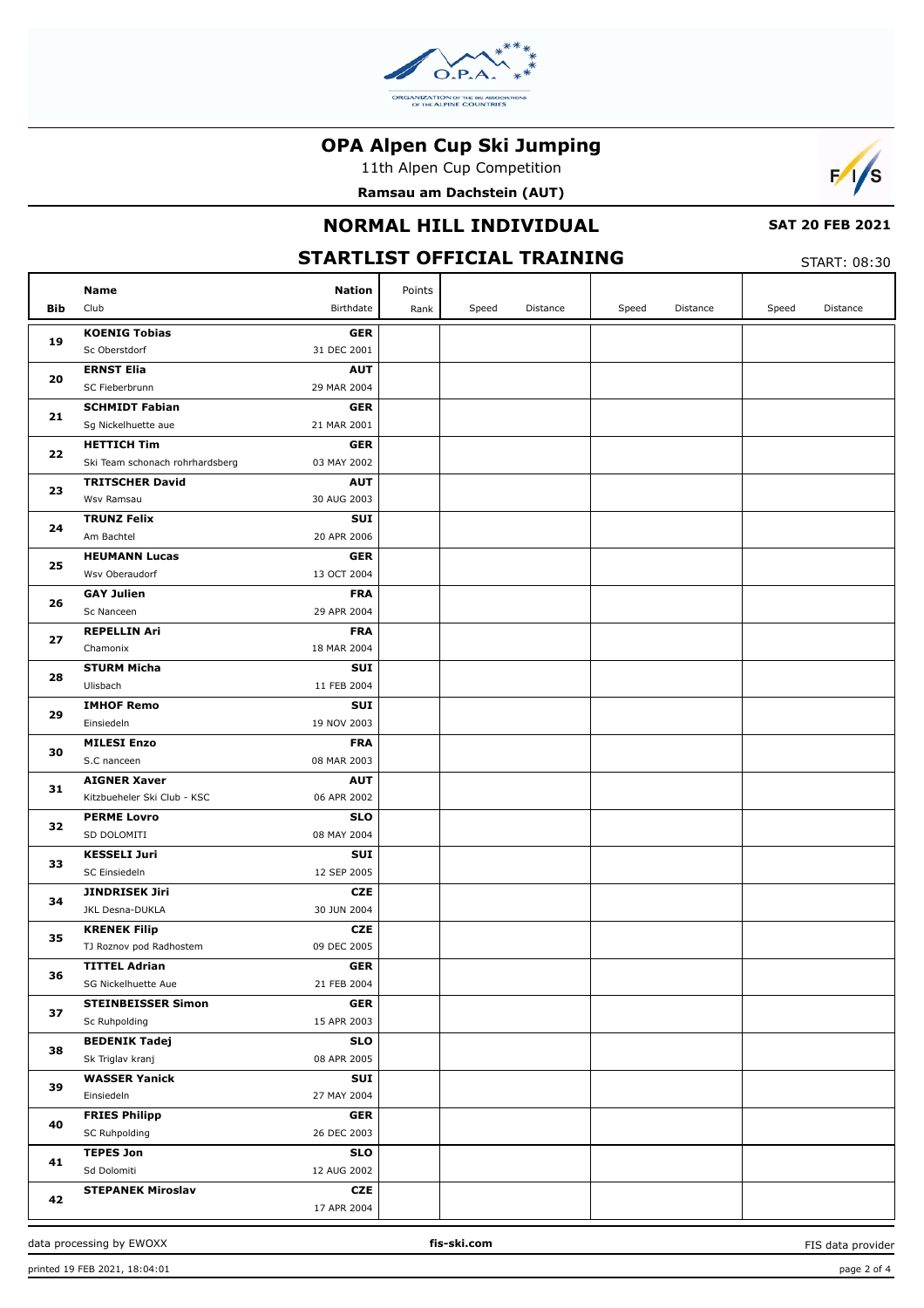

11th Alpen Cup Competition

**Ramsau am Dachstein (AUT)**



### **NORMAL HILL INDIVIDUAL**

#### **SAT 20 FEB 2021**

#### **STARTLIST OFFICIAL TRAINING**

| <b>START: 08:30</b> |  |
|---------------------|--|
|                     |  |

|            | <b>Name</b><br><b>Nation</b>                                    | Points    |       |          |       |          |       |          |
|------------|-----------------------------------------------------------------|-----------|-------|----------|-------|----------|-------|----------|
| <b>Bib</b> | Club<br>Birthdate                                               | Rank      | Speed | Distance | Speed | Distance | Speed | Distance |
|            | <b>FRISCHMANN Felix</b><br><b>GER</b>                           |           |       |          |       |          |       |          |
| 43         | WSV Gruna<br>29 JUL 2005                                        |           |       |          |       |          |       |          |
|            | <b>REP Marcel</b><br><b>SLO</b>                                 |           |       |          |       |          |       |          |
| 44         | Ssd Stol zirovnica<br>12 SEP 2002                               |           |       |          |       |          |       |          |
|            | <b>AUT</b><br><b>OBERSTEINER Louis</b>                          |           |       |          |       |          |       |          |
| 45         | Skisprungclub Wiener stadtadler<br>10 AUG 2004                  |           |       |          |       |          |       |          |
|            | <b>SLO</b><br><b>JEGLIC Timotej</b>                             | 4         |       |          |       |          |       |          |
| 46         | Ssk Ilirija<br>21 MAR 2002                                      | 49.       |       |          |       |          |       |          |
|            | <b>LIPOVSEK ROCNIK Miha</b><br><b>SLO</b>                       | 4         |       |          |       |          |       |          |
| 47         | 14 AUG 2003<br>Sk Zagorje                                       | 49.       |       |          |       |          |       |          |
| 48         | <b>CHERVET Jules</b><br><b>FRA</b>                              | 5         |       |          |       |          |       |          |
|            | CS CHAMONIX<br>31 DEC 2003                                      | 47.       |       |          |       |          |       |          |
| 49         | <b>ZUPAN Ozbe</b><br><b>SLO</b>                                 | 9         |       |          |       |          |       |          |
|            | Nsk Trzic fmg<br>07 APR 2003                                    | 43.       |       |          |       |          |       |          |
| 50         | <b>KOGLER Elias</b><br><b>AUT</b>                               | 9         |       |          |       |          |       |          |
|            | Kitzbueheler Ski Club - KSC<br>22 APR 2003                      | 43.       |       |          |       |          |       |          |
| 51         | <b>HLADNIK Matic</b><br><b>SLO</b>                              | 11        |       |          |       |          |       |          |
|            | ND Ratece Planica<br>18 OCT 2002                                | 40.       |       |          |       |          |       |          |
| 52         | <b>GRUNDMANN Paul Justus</b><br><b>GER</b>                      | 11        |       |          |       |          |       |          |
|            | 26 MAY 2003<br>Sc Steinbach-hallenberg                          | 40.       |       |          |       |          |       |          |
| 53         | <b>CZE</b><br><b>HAUSER Krystof</b>                             | 12        |       |          |       |          |       |          |
|            | TJ Dukla Liberec<br>29 DEC 2002                                 | 38.       |       |          |       |          |       |          |
| 54         | <b>FUSSENEGGER Andre</b><br><b>AUT</b>                          | 14        |       |          |       |          |       |          |
|            | SV Dornbirn<br>31 JAN 2003                                      | 37.       |       |          |       |          |       |          |
| 55         | <b>LACROIX Olan</b><br><b>SUI</b>                               | 17        |       |          |       |          |       |          |
|            | Les Diablerets<br>21 MAR 2001                                   | 36.       |       |          |       |          |       |          |
| 56         | <b>SLO</b><br><b>OBLAK Rok</b>                                  | 24        |       |          |       |          |       |          |
|            | Ssk Alpina ziri<br>16 JUL 2001                                  | 33.       |       |          |       |          |       |          |
| 57         | <b>ZAVRSNIK Gorazd</b><br><b>SLO</b>                            | 26        |       |          |       |          |       |          |
|            | Ssk Ljubno btc<br>21 APR 2003                                   | 32.       |       |          |       |          |       |          |
| 58         | <b>KULMITZER Dominik</b><br><b>AUT</b><br>SC Egg<br>12 AUG 2002 | 27<br>30. |       |          |       |          |       |          |
|            | <b>BARTOLJ Maksim</b><br><b>SLO</b>                             | 27        |       |          |       |          |       |          |
| 59         | Ssk Ilirija<br>01 MAY 2003                                      | 30.       |       |          |       |          |       |          |
|            | <b>BRAUN Finn</b><br>GER                                        | 32        |       |          |       |          |       |          |
| 60         | Sv Baiersbronn<br>14 JAN 2002                                   | 29.       |       |          |       |          |       |          |
|            | <b>GEYER Luca</b><br><b>GER</b>                                 | 42        |       |          |       |          |       |          |
| 61         | 19 JUL 2002<br>Wsv 08 lauscha                                   | 28.       |       |          |       |          |       |          |
|            | <b>ZIMMERMANN Raffael</b><br><b>AUT</b>                         | 58        |       |          |       |          |       |          |
| 62         | Nordic Team Absam<br>17 AUG 2003                                | 26.       |       |          |       |          |       |          |
|            | <b>HOFER Michael</b><br><b>AUT</b>                              | 61        |       |          |       |          |       |          |
| 63         | UVB Hinzenbach<br>22 AUG 2002                                   | 24.       |       |          |       |          |       |          |
|            | <b>EKART Taj</b><br><b>SLO</b>                                  | 61        |       |          |       |          |       |          |
| 64         | 15 JUL 2004<br><b>Ssk Menges</b>                                | 24.       |       |          |       |          |       |          |
|            | <b>SCHUSTER Jonas</b><br><b>AUT</b>                             | 80        |       |          |       |          |       |          |
| 65         | SV Innsbruck Bergisel<br>25 AUG 2003                            | 21.       |       |          |       |          |       |          |
|            | <b>SPIEWOK Simon</b><br><b>GER</b>                              | 105       |       |          |       |          |       |          |
| 66         | Tus Neuenrade<br>12 JAN 2002                                    | 18.       |       |          |       |          |       |          |

FIS data provider